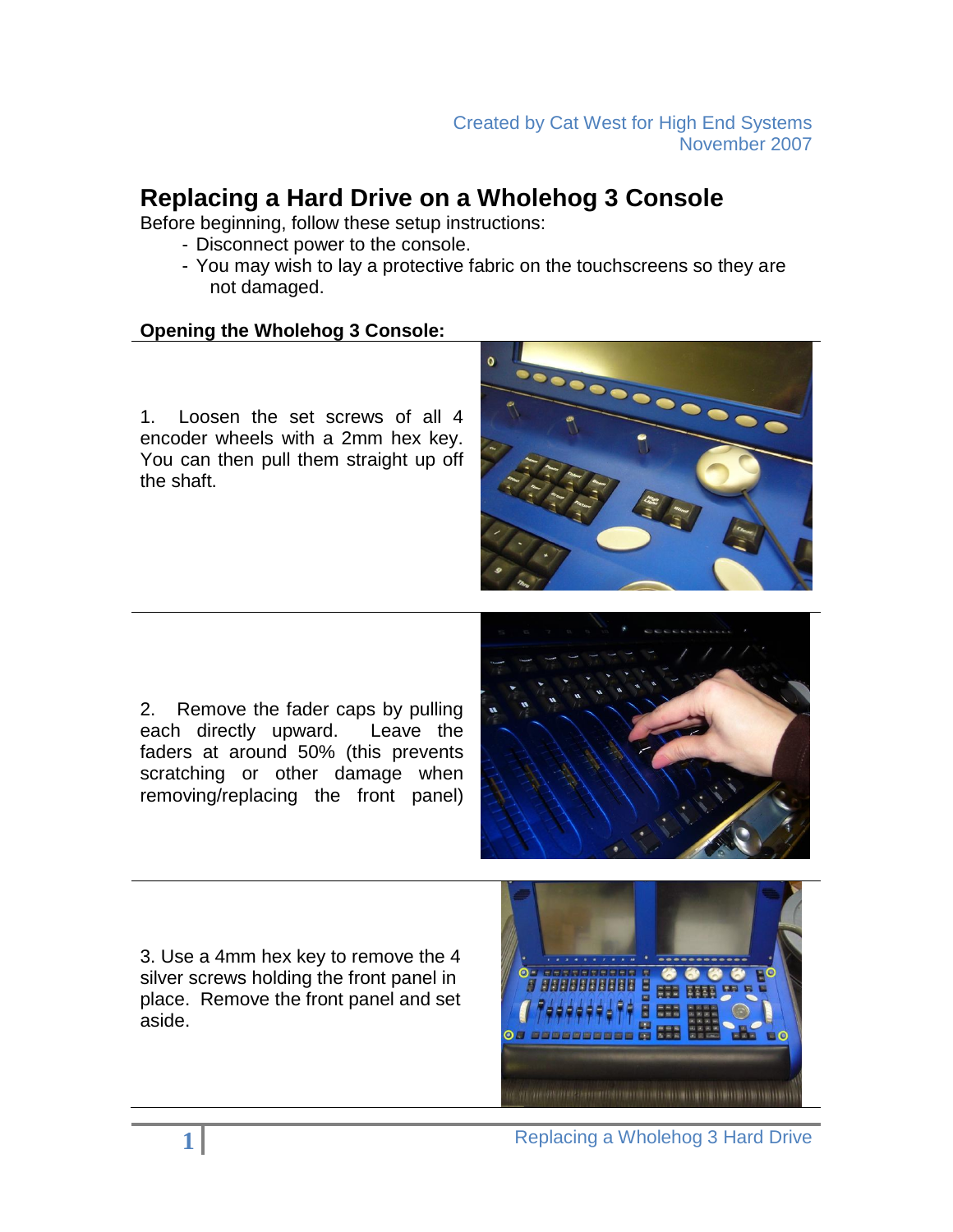4. Use the 2mm hex key to remove all of the *outside* screws/washers on the front panel.



5. Gently lift the front panel PCB (circuit board) up as you would a car hood (there are connections at the top of this board that can be damaged if you pull straight up). Please note this circuit board is not hinged to the console.

## **Removing the Old Hard Drive**



6. Locate the hard drive under the front panel PCB on the right side of the console. Disconnect power and data cables to the hard drive.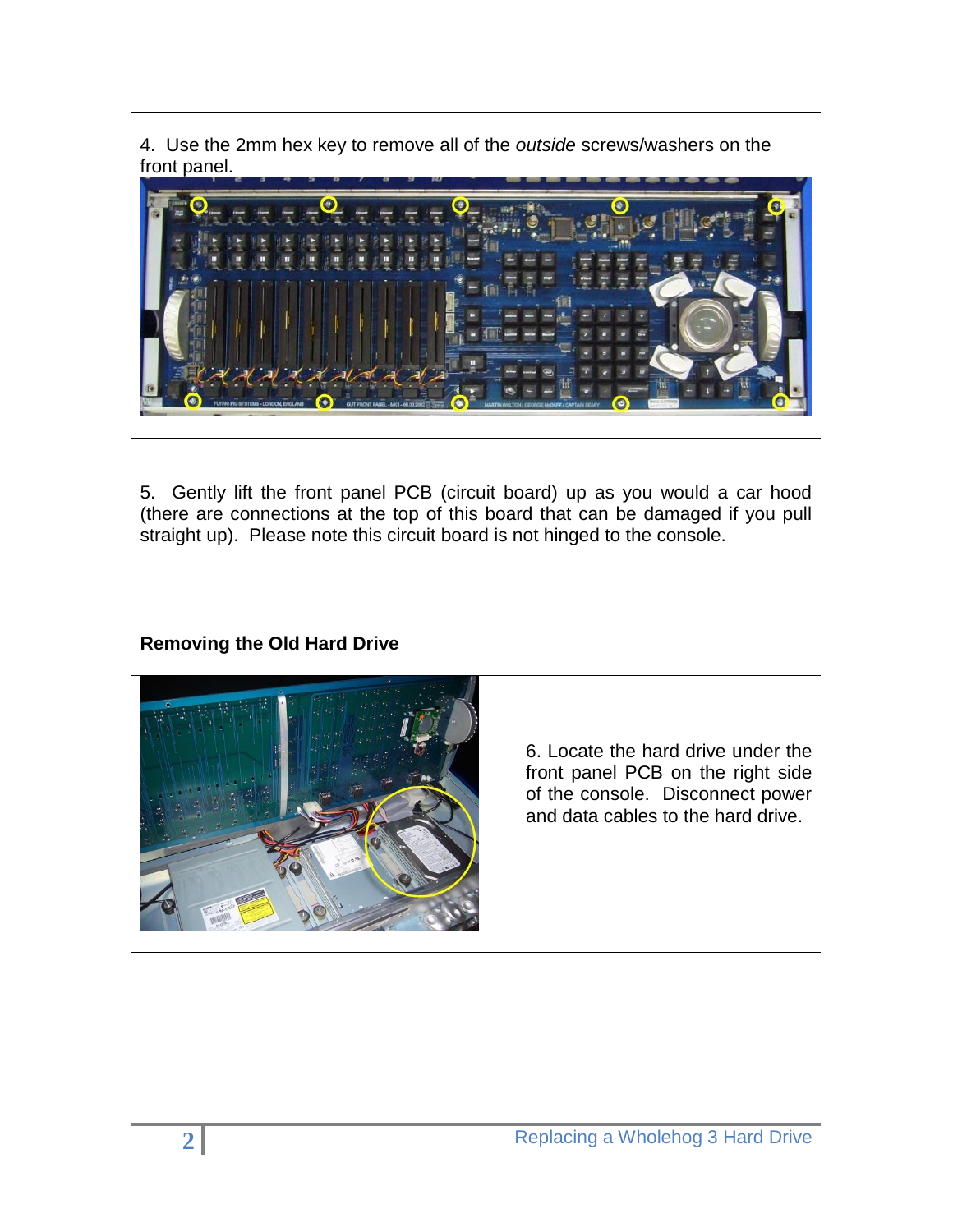

7. Loosen the 4 nuts holding the hard drive retainers in place. Remove the nuts and washers.

8. Pull the hard drive up and off of the 4 posts.



9. Using a Phillips head screw driver, remove the 4 screws connecting the hard drive to the right angle retainers.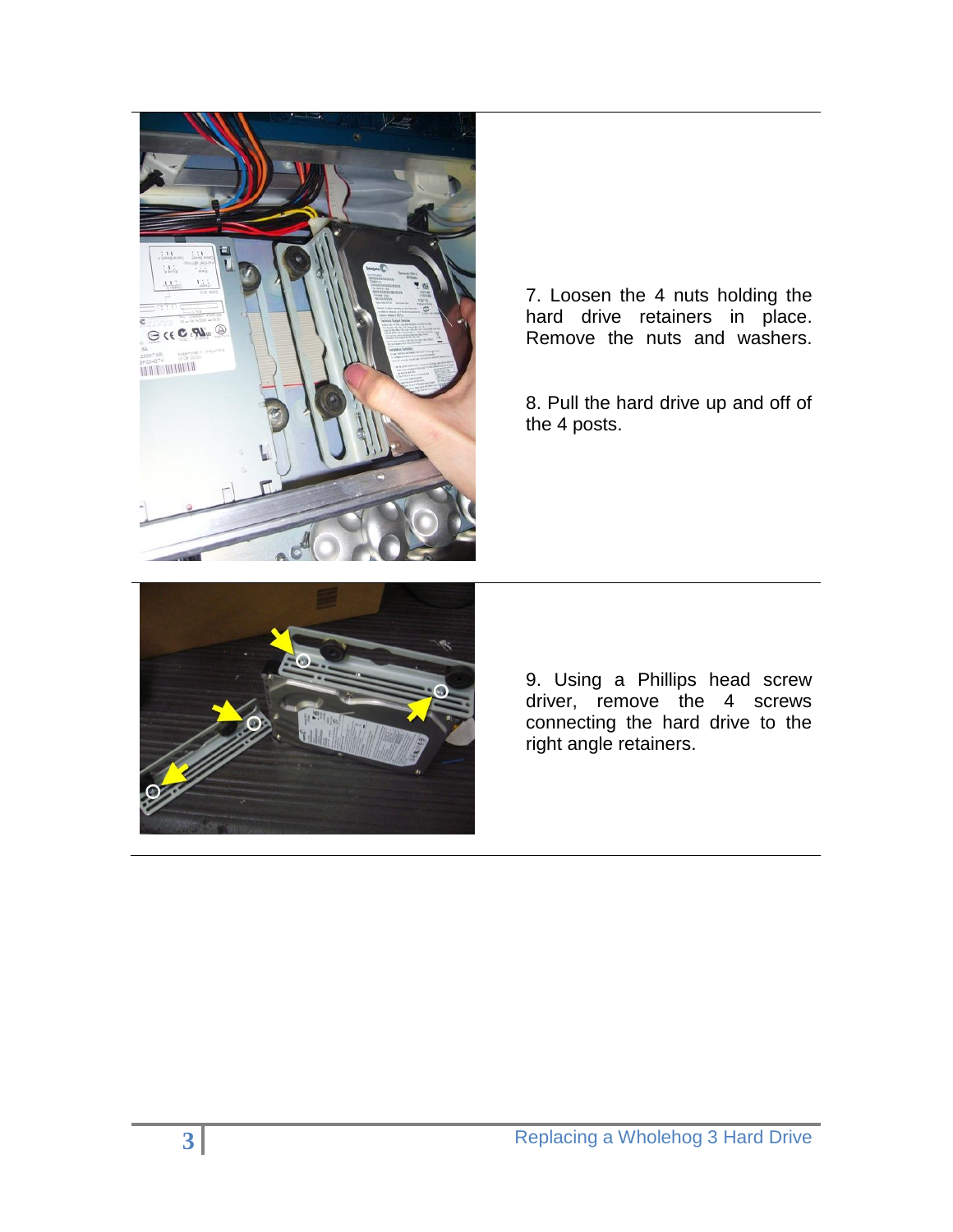#### **Installing the New Hard Drive**

10. Use a Phillips head screw driver to attach the right angle retainers to the new hard drive.



11. Connect power and data cables to the new hard drive

12. Insert hard drive/holder on to the 4 posts; replace washers and nuts (secure tightly)

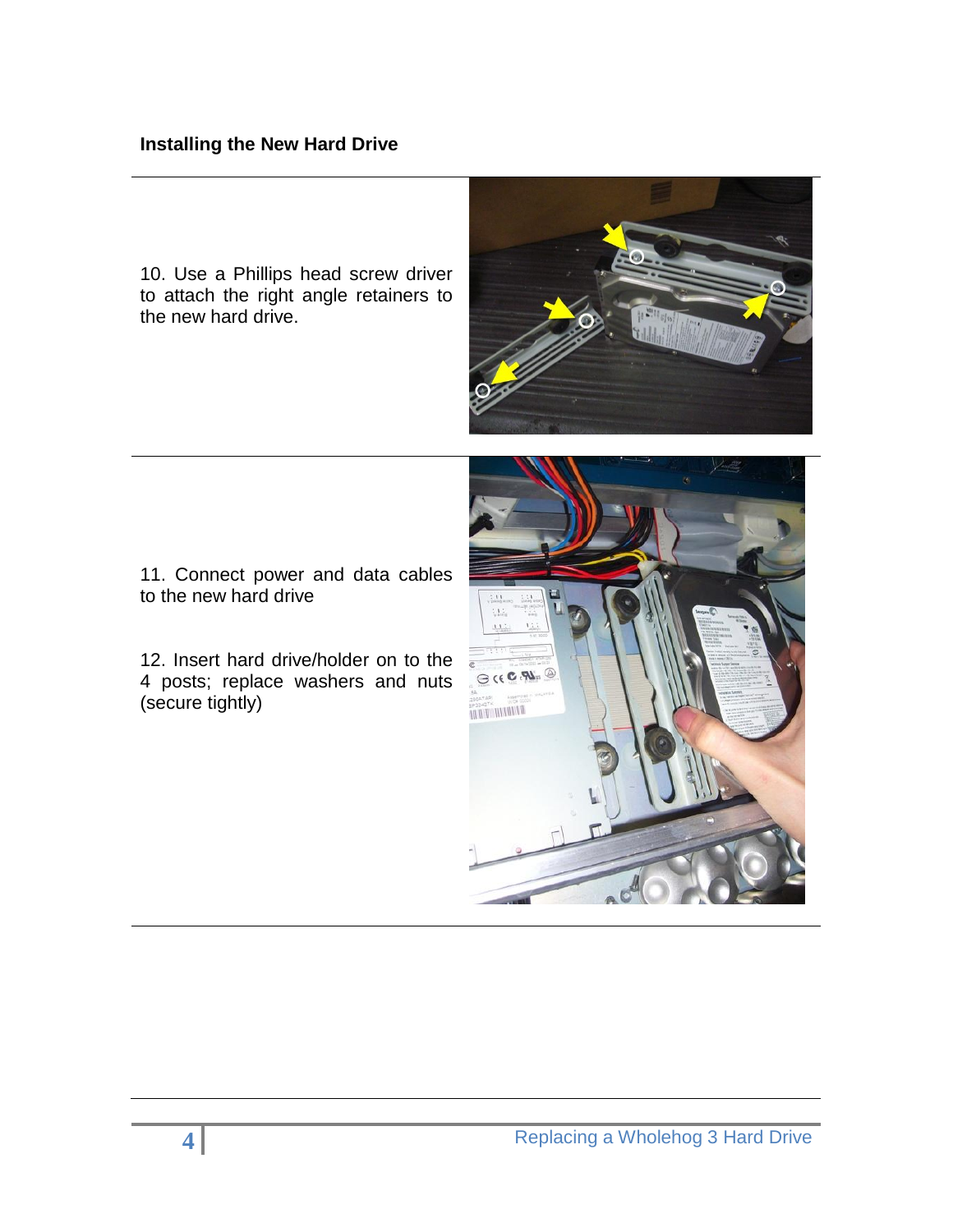13. Replace front panel PCB- ensure that all connections have been reestablished if unplugged.



14. Use the 2mm hex key to replace the *outside* screws/washers to hold the front panel PCB in place.

15. Carefully replace blue front panel. Ensure that faders have been left at 50% to prevent damage



16. Secure the 4 silver screws using the 4mm hex key.